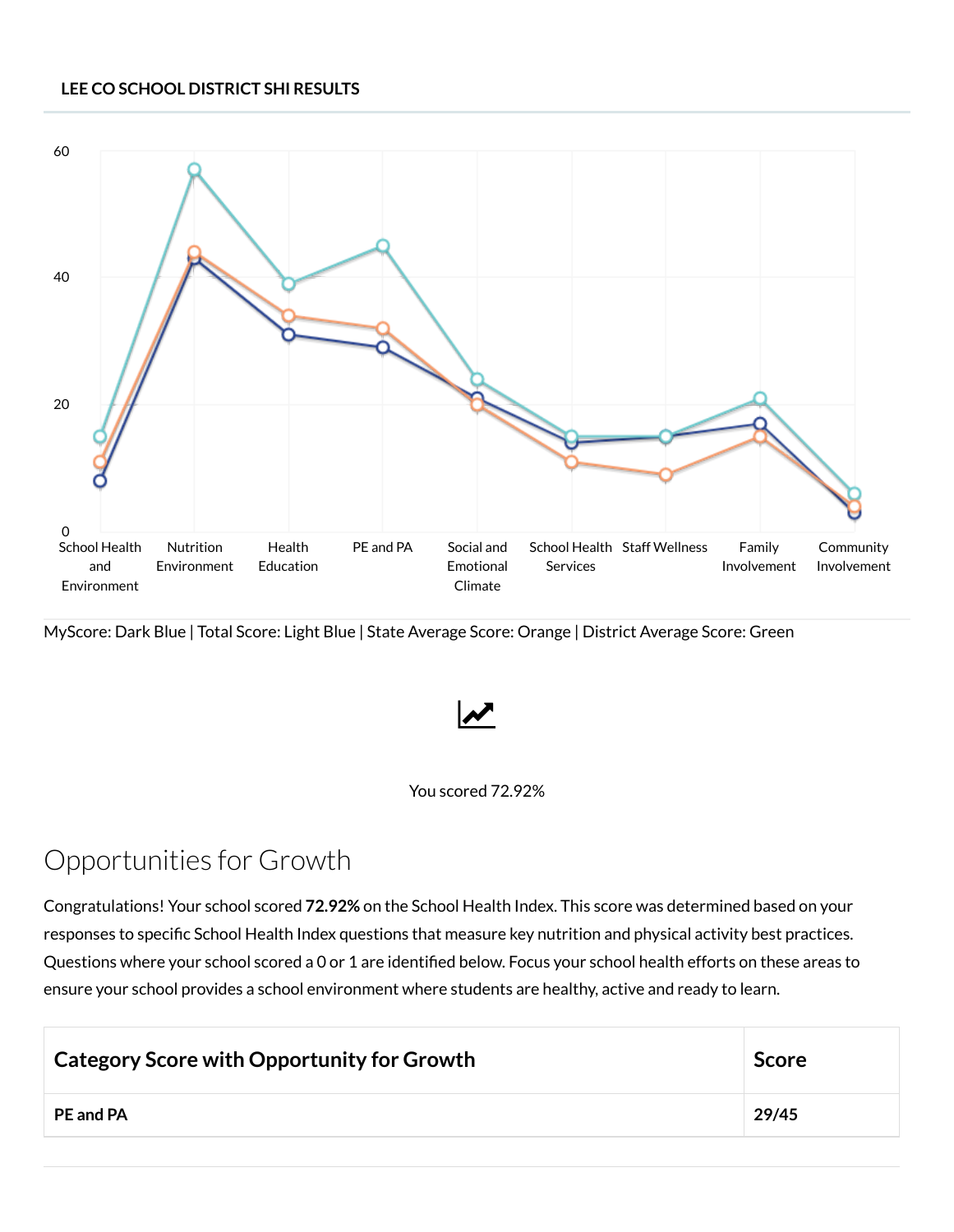| <b>Category Score with Opportunity for Growth</b>                                                                     | <b>Score</b>               |
|-----------------------------------------------------------------------------------------------------------------------|----------------------------|
| 47. Promotion or support of walking and bicycling to and/or from school                                               | $0 = Not in Place$         |
| 49. Availability of physical activity breaks in classrooms                                                            | $1 =$ Under<br>Development |
| 50. Family engagement in physical education and physical activity programs                                            | $1 =$ Under<br>Development |
| 51. Physical activity facilities open to students, their families, and the community outside<br>school hours          | $1 =$ Under<br>Development |
| 52. Methods to promote student participation in community physical activity                                           | $1 =$ Under<br>Development |
| <b>Nutrition Environment</b>                                                                                          | 43/57                      |
| 19. Fundraising efforts during and outside school hours meet the USDA's Smart Snacks in<br>School nutrition standards | $0 = Not in Place$         |
| 21. Venues outside the cafeteria offer fruits and vegetables                                                          | $0 = Not in Place$         |
| 22. Culturally relevant, age appropriate, evidence-based nutrition education curriculum                               | $1 =$ Under<br>Development |
| 23. Family engagment in nutrition education and school meal programs                                                  | $0 = Not in Place$         |
| 24. Farm to School activities                                                                                         | $1 =$ Under<br>Development |
| <b>Health Education</b>                                                                                               | 31/39                      |
| 29. Professional development in health education                                                                      | $1 =$ Under<br>Development |
| <b>School Health Services</b>                                                                                         | 14/15                      |
| <b>Social and Emotional Climate</b>                                                                                   | 21/24                      |
| <b>Family Involvement</b>                                                                                             | 17/21                      |
| 74. Professional development on family engagement strategies                                                          | $1 =$ Under<br>Development |
| <b>Staff Wellness</b>                                                                                                 | 15/15                      |
| <b>Community Involvement</b>                                                                                          | 3/6                        |